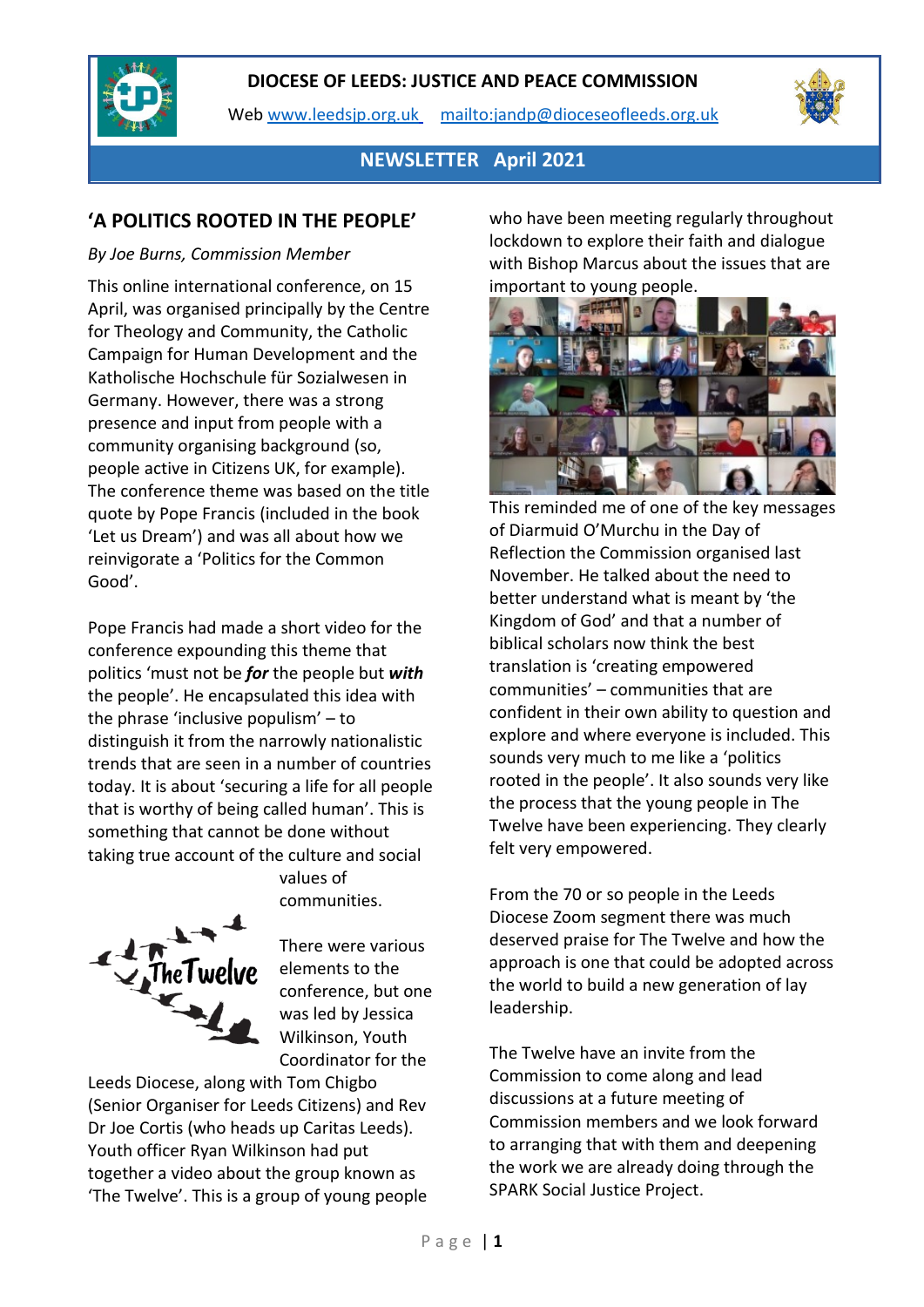

Web [www.leedsjp.org.uk](http://www.leedsjp.org.uk/) <mailto:jandp@dioceseofleeds.org.uk>



## **NEWSLETTER April 2021**

# **COMMISSION LAUNCHES SPONSORSHIP SCHEME FOR CLIMATE CHANGE CONFERENCE**

As part of our SPARK Social Justice project, aimed at 18–30-year-olds in the Leeds Diocese, we have launched a sponsorship scheme for people in this age group to attend the National Justice & Peace Network (NJPN) Conference in July of this year.



Originally, the project was going to organise some larger events aimed at younger adults – but this has not proved possible because of the pandemic situation. So, the NJPN Conference seemed like the best option for inspiring some younger adults to take more action.

John Battle, Chair of the Commission commented, "*I know that younger generations are just as passionate about issues of social justice as older generations. The NJPN Conference this year is about our Climate Emergency and what more we can do, as Church, to take up the challenge of Pope Francis in 'Laudato Si'. This scheme provides the opportunity to let younger people in the diocese, the people who will be most affected by our changing climate, lead us towards a new vision of how we can live sustainably with all other life on Earth*".

The Conference theme is "Action for Life on Earth". The Conference Chair for the weekend is Christine Allen, Director, CAFOD. The



conference will include a number of keynote speakers, various workshops and Bishop John Arnold, Bishop of Salford, will be the lead celebrant at the main conference mass. It takes place from teatime on Friday 23 July to lunchtime on Sunday 25 July at the Christian Conference Centre in Swanwick, Derbyshire.

Marg Siberry, a member of the Project Steering Group for the SPARK Social Justice Project, comments: "*In the company of many catholic social justice activists from across England and Wales, this conference offers a unique opportunity to share hopes and fears about our future and be inspired to take action, based firmly on Church teaching.*"

The full cost of an adult place is around £200 and the Commission hopes to sponsor the full conference costs for around ten people to attend. All we are asking of people who do attend is that they either write an article for this newsletter about their experience or make us a 3 minute video which we can share via social media channels.

*PTO FOR DETAILS OF HOW TO APPLY FOR SPONSORSHIP*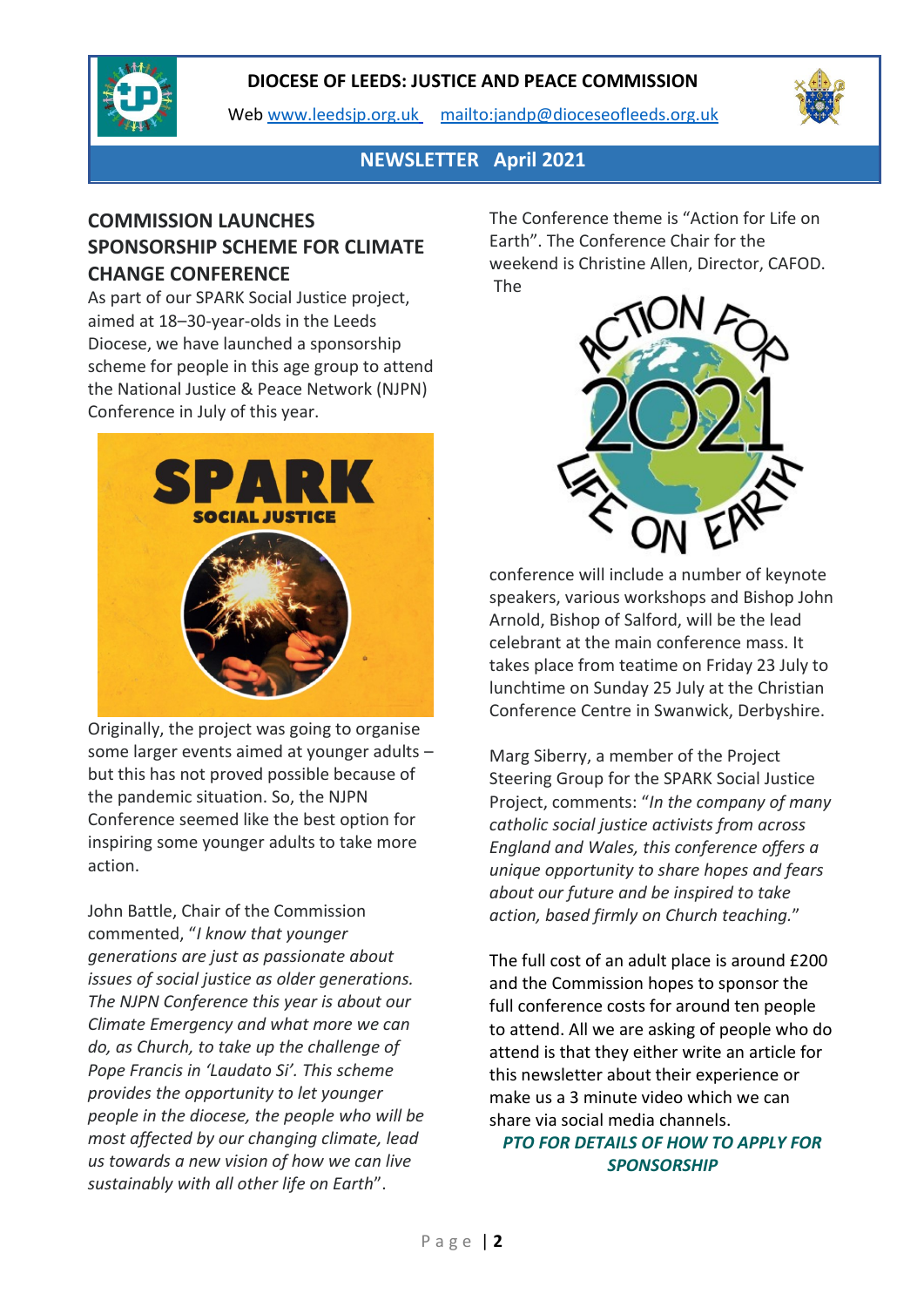

Web [www.leedsjp.org.uk](http://www.leedsjp.org.uk/) <mailto:jandp@dioceseofleeds.org.uk>



# **NEWSLETTER April 2021**

#### **HOW TO APPLY FOR SPONSORSHIP TO ATTEND THE NJPN CONFERENCE**

The sponsorship process is very simple:-

- 1. Follow this link to the sponsorship page on our website J&P Website Conference [Sponsorship page](https://www.leedsjp.org.uk/climate-change-conference-sponsorship/)
- 2. Check that you are eligible (Live in the Leeds Diocese and aged between 18-30?)
- 3. Fill out the online application form that asks for a few basic contact details and about your interest in social justice issues.
- 4. Er, that's it!

#### **NONVIOLENCE COURSE JOINT VENTURE WITH LEEDS DIOCESE PAX CHRISTI**

One of the Action Groups that the Commission operates is on Peace and Nonviolence. Last Autumn it worked with Leeds Diocese Pax Christi to organise an introductory course about Active Nonviolence and preface this with a Zoom meeting, open to all, with Pat Gaffney who has been heavily involved in the International Catholic Nonviolence Initiative. The course itself consisted of 5 one-hour sessions which introduced concepts of active nonviolence in a Catholic context.



The core materials (PowerPoints) were provided by Pax Christi (available from their website). Each week's presentation (quotes by Pope Francis) was amended slightly for our own circumstances – but it was largely the Pax Christi materials that were used. The format was a short presentation with a significant period then spent considering some questions in groups of 4 or 5 – followed by a plenary discussion. The active nature of the sessions helped to keep people fully

engaged – and a significant period in smaller groups enabled everyone to have the opportunity to contribute.

The Commission did the promotion for the course and the weekly emails out to attendees as well as providing the Zoom account for the meetings themselves. The Leeds Diocese Pax Christi group managed the sessions – it was a combination that worked well for both of us.

There were 21 people who regularly attended the 5 sessions. It promoted much discussion between the participants. As we have noted before, because the sessions were done via Zoom, we had people attending from well outside the boundaries of the Leeds Diocese – not only people from Nottingham and Salford, but someone from Portland in Oregon and one person joining from Lanzarote! The varied experiences of these people really enhanced the discussions that took place.

There were 15 regular attenders from the Leeds Diocese. It is unlikely that we would have had that many people if it had been an in-person event over 5 weeks somewhere like Leeds or Bradford. Our Diocese is just too geographically spread out to make this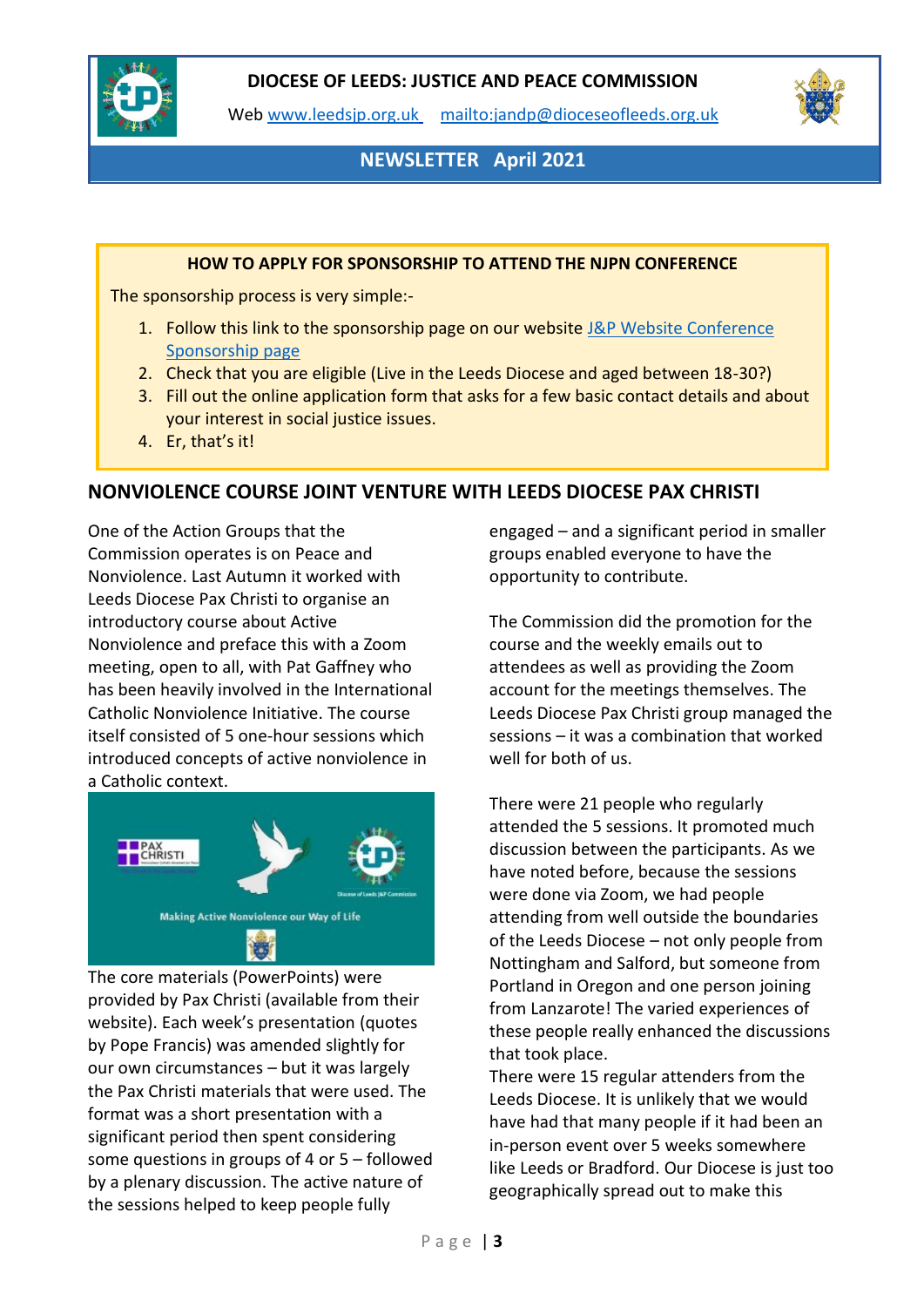

Web [www.leedsjp.org.uk](http://www.leedsjp.org.uk/) <mailto:jandp@dioceseofleeds.org.uk>



# **NEWSLETTER April 2021**

feasible (especially in February and early March evenings!). Though we won't be abandoning in-person meetings, one of the learning points for the Commission from this course is that, organised in the right way, Zoom provides a realistic way of actually engaging with more parishioners in a number of circumstances.

Everyone attending will be invited to a follow up session in the second half of May. We are hoping that this will give us some further ideas for action – be it a more in-depth course on active nonviolence or specific ideas for nonviolent action.

From the feedback received it is clear that there is a demand for this kind of course and that sessions based mainly on discussions work well.

Below are some of the feedback comments we received – all very positive and encouraging.

*Should we be organising courses about other aspects of Catholic Social Teaching? – Let us know if you have any ideas.*

It is a thought-provoking introduction to active nonviolent peacemaking that addresses both personal and institutional ways forward. The course offers positive examples of non-violent actions that have been effective, links to further reading as well as the opportunity to learn from one another, It is encouraging and hopeful.

This course offers a very open discussion about active nonviolence, allowing you to discern your own perspective and involvement..

This was an excellent example of Laity-led prayer, study, information-sharing, and action-planning on one of the most important and urgent topics today our World needs to see Christians witness to their beliefs, sharing them with all, and validated by their actions for the good of all.

We look forward to the scheduled follow-up session and hope there will be an opportunity in our Salford Diocese, especially in our parish, to share the materials from this Active Non-violence series. Many thanks for a great initiative and for allowing us to participate

*Some of the comments received about the course*

## **COULD YOU PERSUADE 2 OTHERS TO RECEIVE OUR NEWSLETTERS?**

We send this newsletter to about 400 individuals – as well as all the clergy in the Diocese and all the parish office email addresses.

However, there are over 30,000 active Catholics in the Leeds Diocese. **Could you get two other people to sign up to receive it?**

We want to reflect the great hunger for social justice that we know exists amongst our communities – but we can only do this if people know what is going on both locally and nationally. Just direct people to our website and get them to sign up – or just email the jandp email address and we can take care of the rest. It's easy to unsubscribe from our emails so people have nothing to lose.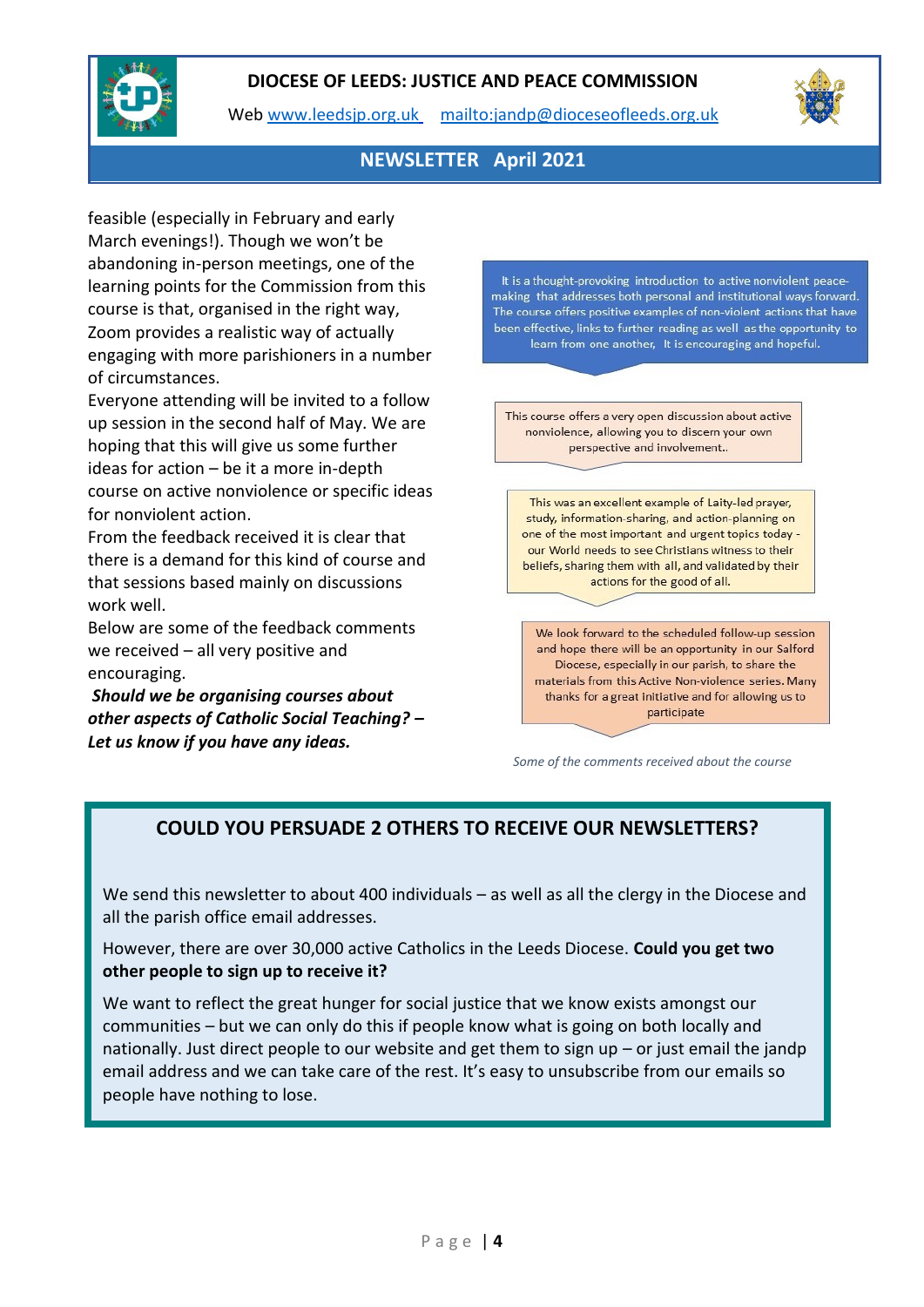

Web [www.leedsjp.org.uk](http://www.leedsjp.org.uk/) <mailto:jandp@dioceseofleeds.org.uk>



## **NEWSLETTER April 2021**

## **EASTERTIDE 2021 STATEMENT**

#### J&P Commission Leeds

Following discussions and reflection on the past year, its challenges and opportunities, the Commission Chair, John Battle has released the following statement outlining the focus for 2021.



"This Eastertide the Leeds Catholic Diocesan Justice and Peace Commission is announcing its programme to address Britain's "Five wounds":

The reduction in our International Aid

The increase in poverty and inequality at work

The hostile policy towards refugees and asylum seekers

The investment in nuclear weapons

The lack of urgent commitment to tackling climate change

Our Five Easter Season priorities are:

### **1 To campaign for an increase in Development Aid and Humanitarian Relief**

To take positive action to ensure global access to Covid vaccines

**2 To address the causes of poverty and work inequality** by calling for effective social

security support as well as campaigning for a real Living Wage.

3 **Offering practical support to refugees and asylum seekers** and promoting a culture of welcome and hospitality

4 **To campaign for Peace** by challenging investment in and increased numbers of nuclear weapons

Addressing the issue of the escalation in domestic violence by seeking appropriate resources.

### **5 Committing to a process of Eco-conversion as set out in Laudato Si.**

By promoting individual and community action by engaging with the Live Simply process.

By encouraging efficient energy and resource management.

By challenging and campaigning against global economic systems that damage the environment

This programme will steer our Diocesan and personal and public work and will be promoted throughout the Leeds Diocese of Yorkshire"

John Battle added *"The El Salvadorean martyred Jesuit Fr Ignacio Ellacuria urged us to "face the crucified people" in our world today and ask ourselves "What must I do to uncrucify them? What must I do for these people to rise again?' Our Diocesan Justice and Peace Easter programme is a call to action to us all"*

If you would like to get involved in one of these priorities please email Helen on [jandp@dioceseofleeds.org.uk](mailto:jandp@dioceseofleeds.org.uk)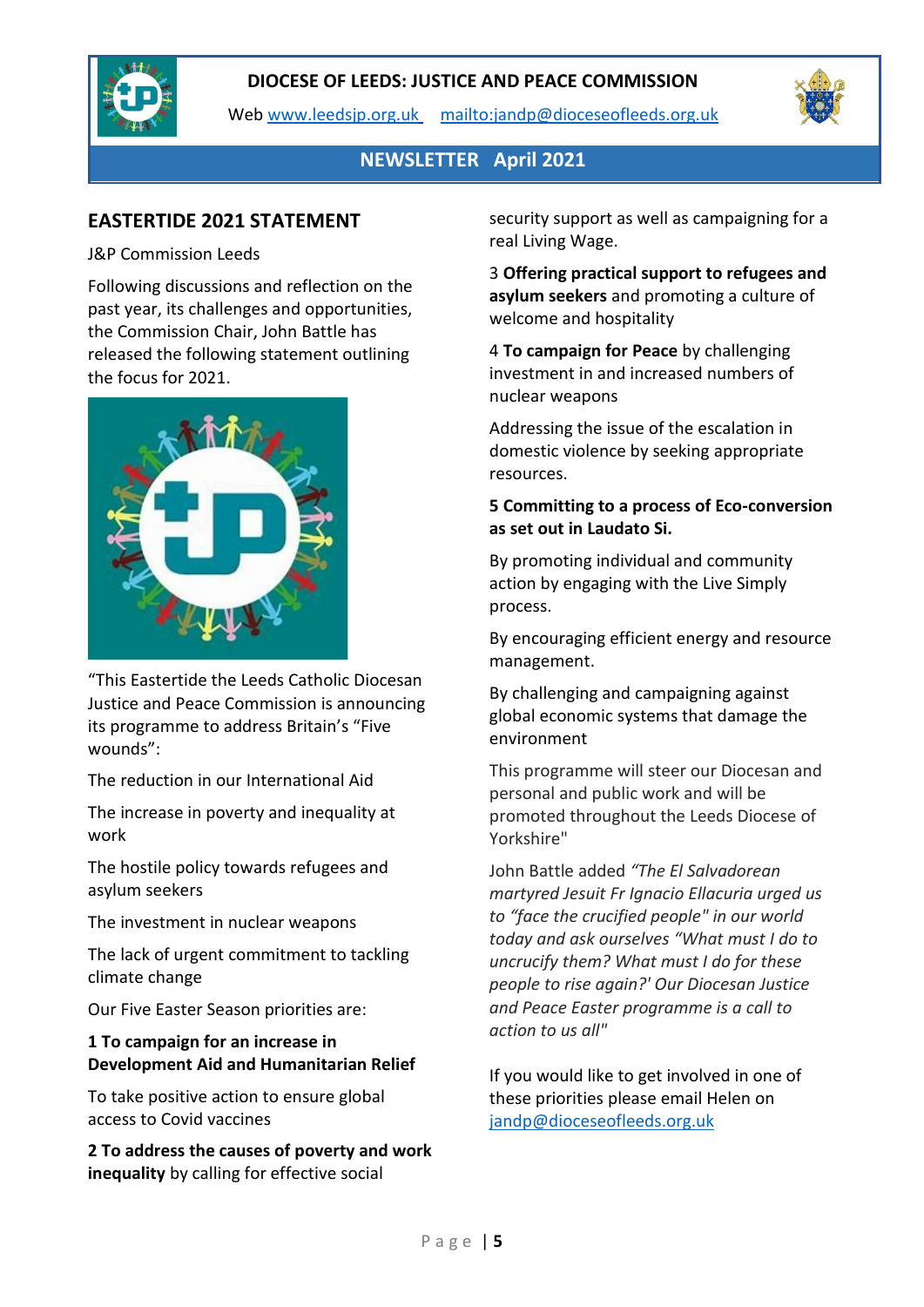

Web [www.leedsjp.org.uk](http://www.leedsjp.org.uk/) <mailto:jandp@dioceseofleeds.org.uk>



### **NEWSLETTER April 2021**

### **Housing the Homeless**

*by John Battle Chair J&P Commission Leeds*

There are scores of empty newly built flats down alongside the River Aire in Leeds City centre waiting for wealthier buyers. Perhaps they should have been handed over to the council to help deal with the housing shortage and to tackle rough sleeping on the streets. In Leeds to be fair, charities work hard with the City Council to tackle homelessness.

I should declare an interest as a trustee of the long-standing and well-respected St. George's Crypt in Leeds City centre working for years to provide the major night and day centre,



hostels for those with alcohol and drug problems, and most recently, building more permanent supported flats to provide long term accommodation for the former homeless. Now the coronavirus lock down has led to the closure of shelters throughout the country as they cannot sustain social distancing.

The good news is that the Government has given local councils funds to take rough sleepers off the streets and put them in now unused Travelodges and budget hotels. The Government is paying for the rooms and local councils and charities such as St George's are providing staff support and meals. The average life expectancy for someone living on the streets is 45 years as most suffer with

underlying and serious health issues, making them particularly vulnerable to Covid19.

It therefore was only common sense for this unprecedented action to protect them and not leave them on the streets as a risk to the wider community. It is estimated that presently over 2000 rough sleepers, of an 4000 estimated by the homeless charity Crisis in England, are in supported hotels.

Councils such as Liverpool, Leeds, Bristol, London and Birmingham have all moved quickly to respond to this positive initiative to replace homeless shelters. As discussions start on an "exit strategy" from "lock down" and social isolation, can we build on this initiative to take rough sleeping seriously and continue to include them as needing proper accommodation. Funding charities to build longer term housing provision with some support would be a start. Meanwhile there are some empty unused properties. As Pope Francis urged in this crisis: "Let us not lose our memory once all this is past. Let us not file it away and go back to where we were. This is a time to take the decisive step..."

If you would to help St George's Crypt with their work tackling homelessness please see link: [How you can help | St. George's Crypt](https://www.stgeorgescrypt.org.uk/how-you-can-help)

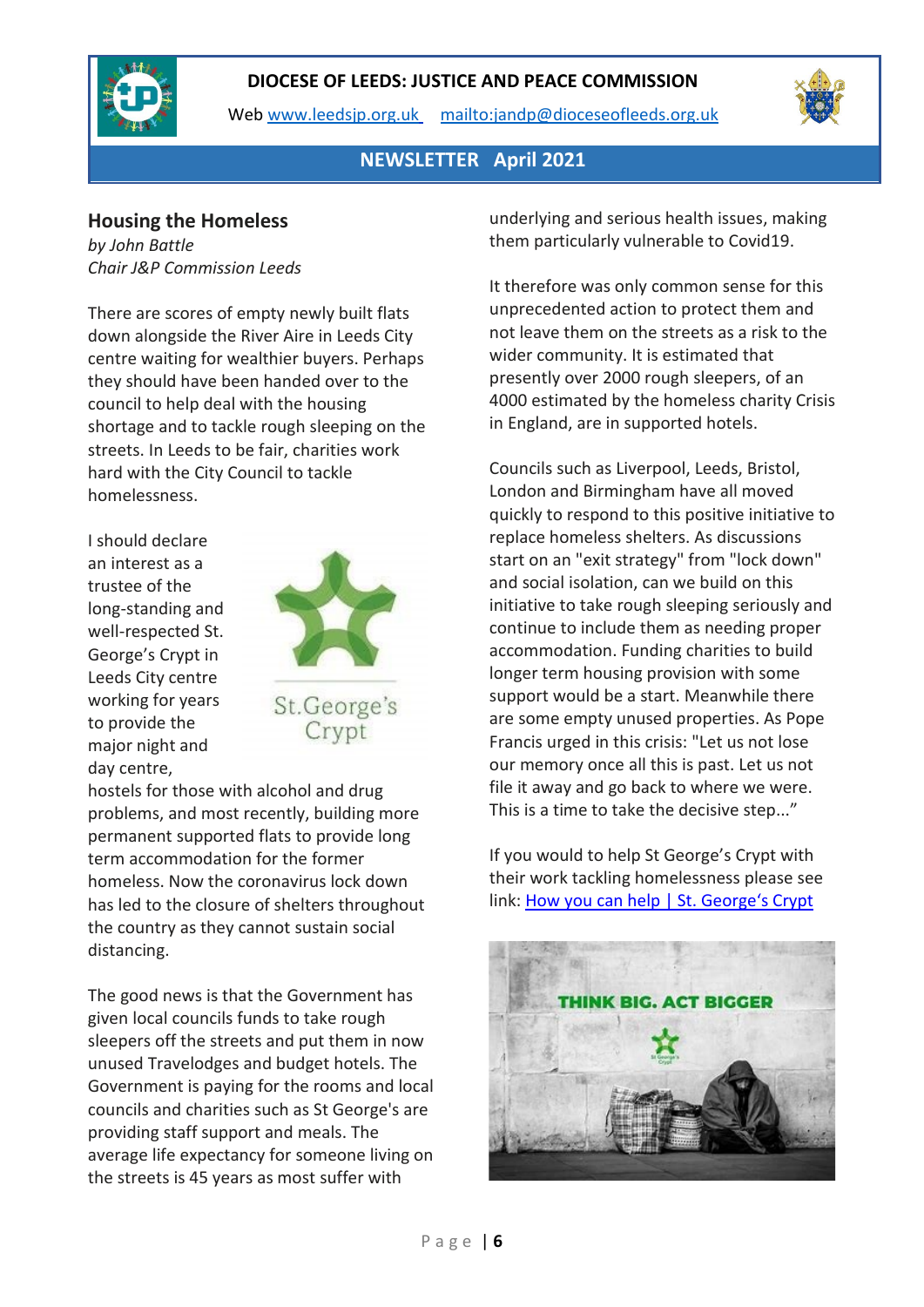

Web [www.leedsjp.org.uk](http://www.leedsjp.org.uk/) <mailto:jandp@dioceseofleeds.org.uk>



# **NEWSLETTER April 2021**

# **Earth Day 22nd April 2021**

*By Helen Hayden, Leeds J&P Commission*



The theme of this year's Earth Day is "Restore Our Earth". The organisation said: "We'll cover natural processes, emerging green technologies, and innovative thinking that can restore the world's ecosystems."

Other topics will include:

- Climate and environmental literacy
- Climate restoration technologies
- Reforestation efforts
- Regenerative agriculture
- Equity and environmental justice
- Citizen science
- Cleanups

This year Earth Day will be marked with three days of climate action.

It will begin on Tuesday 20 April with a global youth climate summit led by Earth Uprising, in collaboration with My Future My Voice, OneMillionOfUs and hundreds of youth climate activists.

In the evening the Hip Hop Caucus and its partners will present the "We Shall Breathe" virtual summit. This digital event will examine climate and environmental justice, connecting the climate crisis to issues of pollution, poverty, police brutality, and the

pandemic, all within a racial justice framework.

On Wednesday Education International will lead the "Teach for the Planet: Global Education Summit." This multilingual virtual summit will span several time zones and feature prominent activists from every continent.

Then on Earth Day itself the organisation [will](https://www.earthday.org/earth-day-2021/)  [hold its second Earth Day Live digital event](https://www.earthday.org/earth-day-2021/)  [on its website.](https://www.earthday.org/earth-day-2021/)

### **CAFOD: RECLAIM OUR COMMON HOME**

CAFOD are campaigning for a green recovery from the Covid 19 pandemic;



"There's some way to go before the end of the coronavirus pandemic, but with the vaccine rollout well underway in the UK, plans are being drawn up for life post-Covid.

Yet Pope Francis has warned that the rush to return to normal risks leaving many of the world's problems unsolved. So that's why we at CAFOD are campaigning to reclaim our common home in 2021 – making sure the recovery from the pandemic includes everyone and tackles global poverty, injustice and the climate crisis."

#### To help CAFOD please click the link below

[Why 2021 is a huge year for a green recovery](https://cafod.org.uk/News/Campaigning-news/Global-green-recovery-2021)  [from coronavirus | CAFOD](https://cafod.org.uk/News/Campaigning-news/Global-green-recovery-2021)